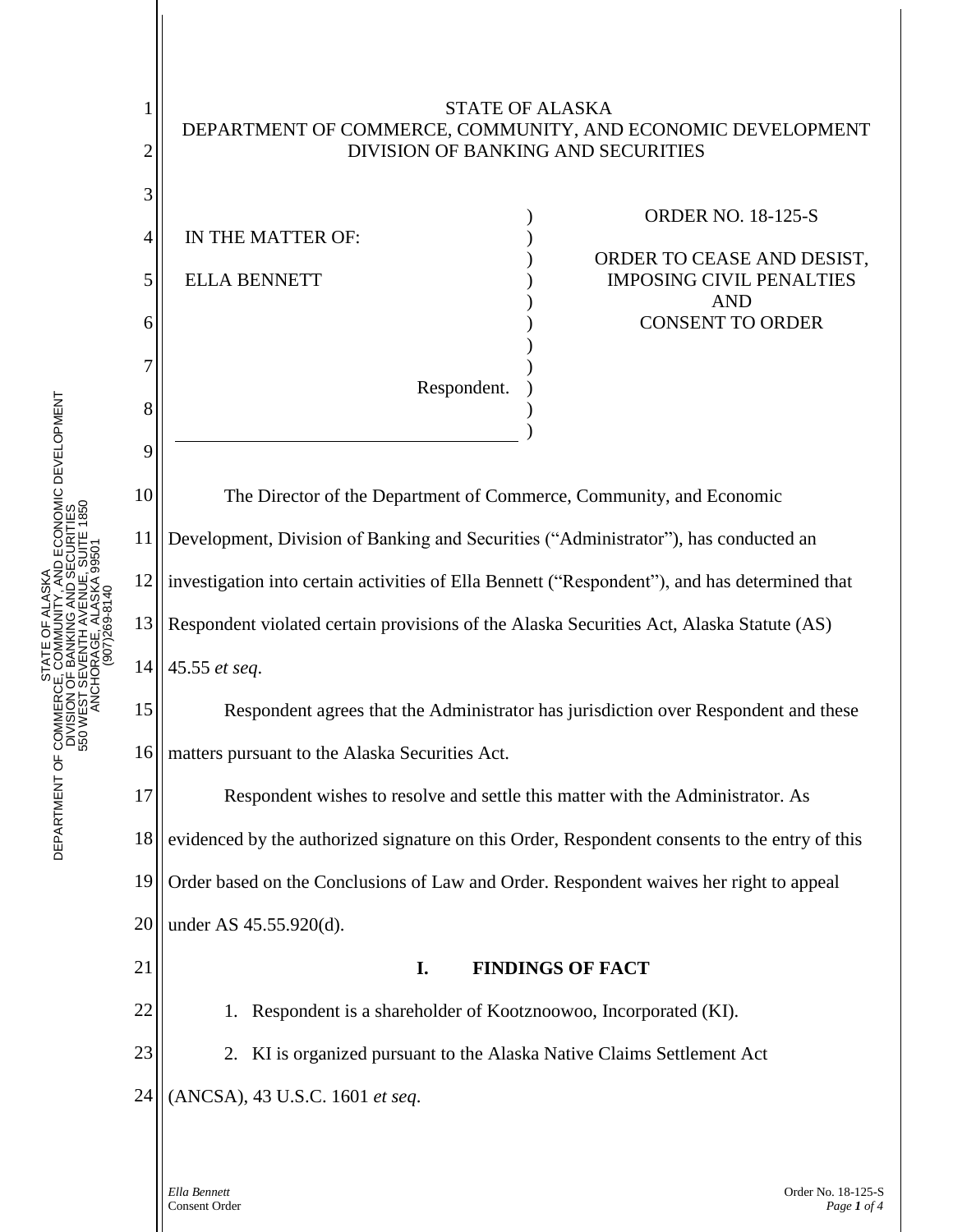1 2 3. KI has certified to the Administrator that it has more than 500 shareholders and total assets exceeding \$1,000,000.

3 4 5 4. Respondent was previously employed by the Tlingit & Haida Community Council Indian Tribes of Alaska (THCCITA). Her employment with THCCITA ended in November of 2017.

5. On or about February 22, 2018 Respondent submitted a "Director and Independent Nominee Questionnaire" ("Questionnaire") to KI in order to run for KI's Board of Directors. In the Questionnaire, Respondent stated that she had been employed by THCCITA from 2016 to 2017.

10 11 12 13 14 15 6. On or about April 1, 2018, KI submitted to Respondent, for her review and approval, a draft of "information and personal statements" regarding Respondent that KI planned to send to shareholders before KI's annual meeting. The draft stated that Respondent had been employed by THCCITA from "2015 to Present." Respondent handwrote professional accomplishments she desired KI to include in the materials to be sent to shareholders, but Respondent made no edits to her dates of employment with THCCITA.

16 17 18 7. On April 16, 2018, KI filed its proxy materials with the Administrator. The proxy statement for Respondent stated that the Respondent had been employed by THCCITA from "2015 to Present."

19

6

7

8

9

## **II. CONCLUSIONS OF LAW**

20 21 1. Respondent is subject to the filing requirements of AS 45.55.139 because she is a shareholder of KI and KI is subject to the filing requirements.

22 23 2. The document filed with the Administrator on April 16, 2018 is a "proxy statement" as defined in 3 AAC 08.365(14) because it is a communication that was made available to

24 shareholders under circumstances reasonably calculated to result in the procurement,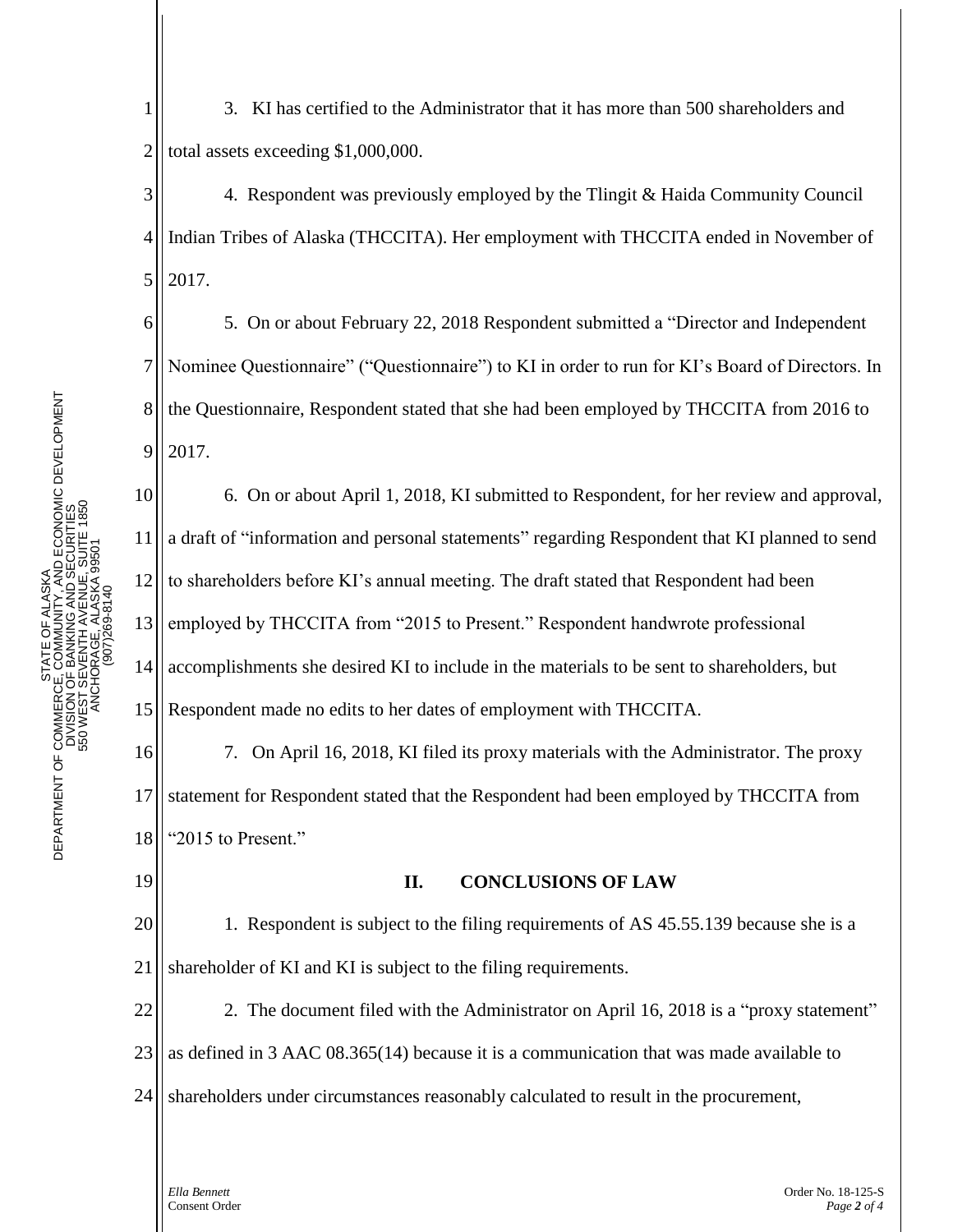7

8

9

10

11

12

1 withholding, or revocation of a proxy.

2 3 4 3. Respondent violated 3 AAC 08.315(a) by materially misrepresenting that she was a current employee of THCCITA when, in fact, her employment with THCCITA ended in November of 2017.

5 6 4. Respondent is subject to a civil penalty pursuant to AS 45.55.920(c) because she violated 3 AAC 08.315(a).

## **III. ORDER**

Pursuant to AS 45.55.920, and on the basis of the Findings of Fact and Conclusions of Law, the Administrator ORDERS:

1. Respondent to CEASE AND DESIST from violating the Alaska Securities Act.

2. Respondent to comply with all provisions of the Alaska Securities Act and associated regulations.

13 14 15 16 3. Respondent to pay a civil penalty in the amount five hundred dollars (\$500), with five hundred dollars (\$500) suspended for a period of five years. If Respondent commits any violation of the Alaska Securities Act during this period, the suspended portion of the civil penalty will be immediately due.

17 This Order is a publicly disclosable document.

## 18 **IT IS SO ORDERED.**